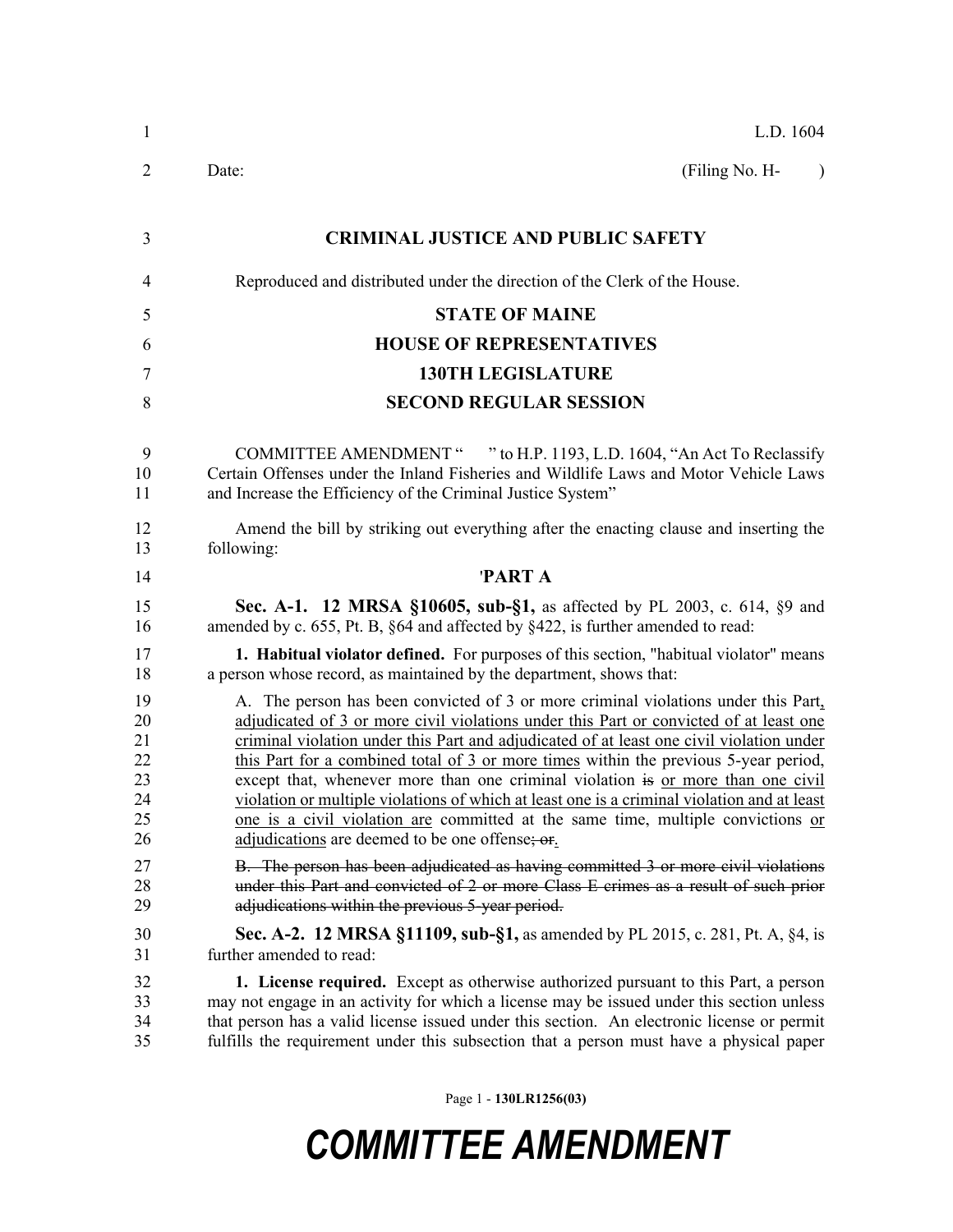license or permit if the electronic license or permit can be displayed upon request to a game warden or other law enforcement officer, an employee of the department, a registered Maine guide or the owner of the land on which the licensed activity is taking place. Each Except as otherwise provided in this section, each day a person violates this subsection that person commits a Class E crime for which a minimum fine of \$50 and an amount equal to twice the applicable license fee must be imposed a fine may be imposed and a term of imprisonment may not be imposed. 1 2 3 4 5 6 7

- 8 **Sec. A-3. 12 MRSA §11109, sub-§3, ¶A,** as amended by PL 2017, c. 164, §8, is 9 further amended to read:
- 10 A. A resident junior hunting license, for a person under 16 years of age, is \$8 and 11 permits hunting of all legal species, subject to the permit requirements in subchapter 3. 12 Notwithstanding the permit fees established in subchapter 3, a resident junior hunting 13 license includes all permits, stamps and other permissions needed to hunt at no 14 additional cost. A license holder under this paragraph who qualifies to hunt during the 15 special season on deer under section 11153 and who meets the eligibility requirements 16 of section 11106 must have included in that person's license one antlerless deer permit 17 and one either-sex permit. A resident junior hunting license does not exempt the holder 18 of the license from lottery-related application requirements under this Part. A resident 19 under 16 years of age who hunts without a resident junior hunting license commits a 20 civil violation.
- 21 **Sec. A-4. 12 MRSA §11109, sub-§3, ¶F,** as amended by PL 2019, c. 501, §8, is 22 further amended to read:
- 23 F. A nonresident junior hunting license, for a person under 16 years of age, is \$35 and 24 permits hunting of all legal species, subject to the permit requirements in subchapter 3. 25 Notwithstanding the permit fees established in subchapter 3, a nonresident junior 26 hunting license includes all permits, stamps and other permissions needed to hunt at no 27 additional cost. A license holder under this paragraph who qualifies to hunt during the 28 special season on deer under section 11153 and who meets the eligibility requirements 29 of section 11106 must have included in that person's license one antlerless deer permit 30 and one either-sex permit. A nonresident junior hunting license does not exempt the 31 holder of the license from lottery-related application requirements under this Part. A 32 nonresident under 16 years of age who hunts without a nonresident junior hunting 33 license commits a civil violation.
- 34 **Sec. A-5. 12 MRSA §11159, sub-§1,** as enacted by PL 2003, c. 414, Pt. A, §2 and 35 affected by c. 614, §9, is amended to read:

36 **1. Permit required.** Except as otherwise authorized in this Part, a person may not 37 engage in the practice of falconry unless that person has a valid permit issued under this 38 section. Each day a person violates this subsection that person commits a Class E crime 39 for which a minimum fine of \$50 and an amount equal to twice the applicable license fee 40 must be imposed civil violation.

- 41 **Sec. A-6. 12 MRSA §11214, sub-§1, ¶F,** as enacted by PL 2003, c. 414, Pt. A, §2 42 and affected by c. 614, §9, is amended to read:
- 43 F. Hunt migratory game birds with a shotgun of any description originally capable of 44 holding more than 3 shells, unless the shotgun's magazine has been cut off, altered or

Page 2 - **130LR1256(03)**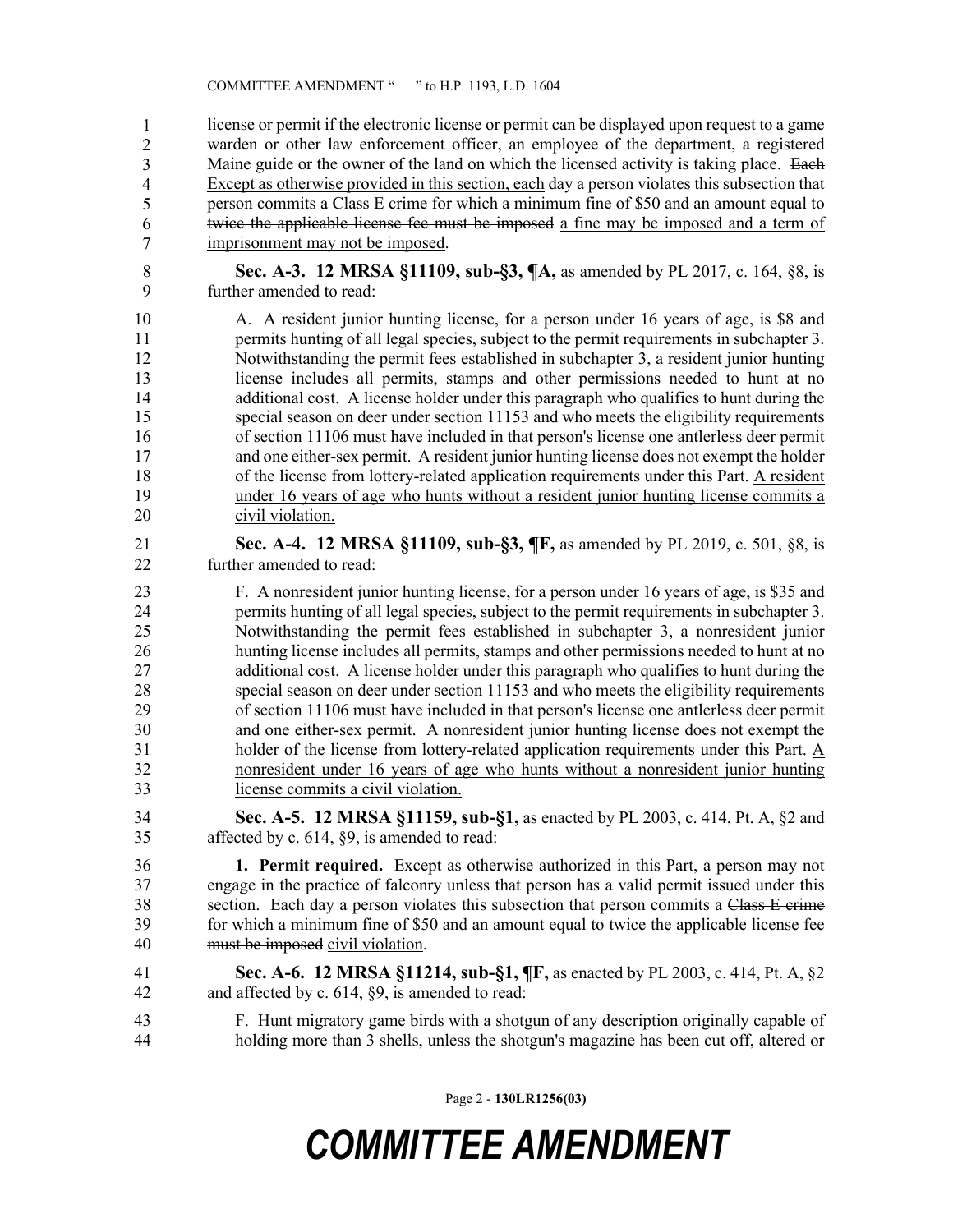| 1  | plugged with a one-piece filler incapable of removal without disassembling the gun so           |
|----|-------------------------------------------------------------------------------------------------|
| 2  | as to reduce the capacity of the gun to not more than 3 shells in the magazine and              |
| 3  | chamber combined. A person who violates this paragraph commits a civil violation.               |
| 4  | This paragraph does not apply to:                                                               |
| 5  | (1) Military organizations authorized by law to bear arms or to the National Guard              |
| 6  | in the performance of its duty;                                                                 |
| 7  | Sec. A-7. 12 MRSA §11214, sub-§1, ¶I, as enacted by PL 2003, c. 414, Pt. A, §2                  |
| 8  | and affected by c. 614, §9, is amended to read:                                                 |
| 9  | I. Allow duck decoys to remain in waters of Merrymeeting Bay at any time during the             |
| 10 | period from one hour after legal shooting time until one hour before legal shooting time        |
| 11 | the next day. A person who violates this paragraph commits a civil violation;                   |
| 12 | Sec. A-8. 12 MRSA §11214, sub-§1, ¶J, as enacted by PL 2003, c. 414, Pt. A, §2                  |
| 13 | and affected by c. 614, §9, is amended to read:                                                 |
| 14 | J. Leave or allow to remain in waters of Merrymeeting Bay an artificial cover, that is,         |
| 15 | a "stationary blind," or parts of an artificial cover used for hunting purposes between         |
| 16 | one hour after legal shooting time and one hour before legal shooting time the next day.        |
| 17 | A person who violates this paragraph commits a civil violation;                                 |
| 18 | Sec. A-9. 12 MRSA §11214, sub-§2, as enacted by PL 2003, c. 655, Pt. B, §146                    |
| 19 | and affected by §422, is amended to read:                                                       |
| 20 | <b>2. Penalty.</b> A Except as provided in subsection 1, paragraphs $F$ , I and J, a person who |
| 21 | violates subsection 1 commits a Class E crime for which a fine may be imposed and a term        |
| 22 | of imprisonment may not be imposed.                                                             |
| 23 | <b>Sec. A-10. 12 MRSA §11301,</b> as amended by PL 2021, c. 100, §6 and affected by             |
| 24 | §13, is further amended to read:                                                                |
| 25 | §11301. Placing of bear bait                                                                    |
| 26 | 1. Bear baiting; penalty. A person may not place bait to entice, hunt or trap black             |
| 27 | bear, unless:                                                                                   |
| 28 | A. The bait is placed at least 50 yards from a travel way that is accessible by a               |
| 29 | conventional 2-wheel-drive or 4-wheel-drive vehicle;                                            |
| 30 | B. The stand, blind or bait area is plainly labeled with a 2-inch-by-4-inch tag with the        |
| 31 | name and address of the baiter;                                                                 |
| 32 | C. The bait is placed more than 500 yards from a site permitted or licensed for the             |
| 33 | disposal of solid waste or a campground;                                                        |
| 34 | D. The bait is placed more than 500 yards from an occupied dwelling, unless written             |
| 35 | permission is granted by the owner or lessee;                                                   |
| 36 | E. The bait is placed not more than 30 days before the opening day of the season, and           |
| 37 | not more than 30 days before the first Monday preceding September 1st and not after             |
| 38 | October 31st;                                                                                   |
| 39 | F. The bait areas will be cleaned up by November 10th, as defined by the state litter           |
| 40 | laws; and                                                                                       |

COMMITTEE AMENDMENT " " to H.P. 1193, L.D. 1604

Page 3 - **130LR1256(03)**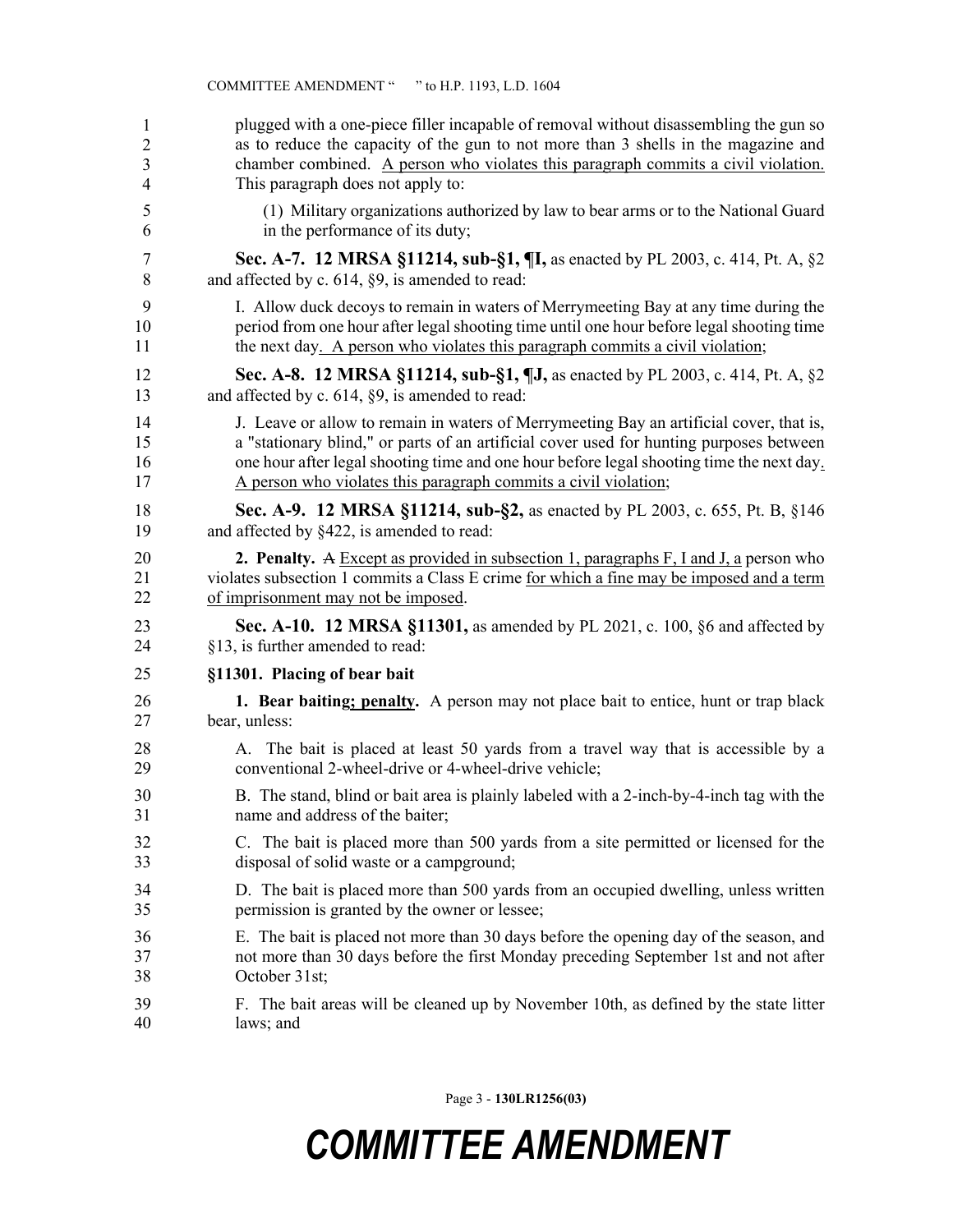| 1  | G. The person hunting from a stand or blind of another person has permission of the            |
|----|------------------------------------------------------------------------------------------------|
| 2  | owner of that stand or blind.                                                                  |
| 3  | A person may not use bait to hunt or trap black bear without the oral or written permission    |
| 4  | of the landowner.                                                                              |
| 5  | A person who violates this subsection commits a civil violation.                               |
| 6  | 1-A. Prohibition Prohibitions; penalty. During the open season on hunting bear, a              |
| 7  | person may not within 50 yards of a bait site established by another person in accordance      |
| 8  | with section 11227 without the written permission of the person who established the bait       |
| 9  | site:                                                                                          |
| 10 | A. Hunt, trap, molest or harass bear or release a dog or dogs for the purpose of hunting       |
| 11 | bear or training dogs to hunt bear; or                                                         |
| 12 | A person who violates this paragraph commits a Class E crime for which a fine may              |
| 13 | be imposed and a term of imprisonment may not be imposed; or                                   |
| 14 | B. Disturb the bait site through the use of chemicals or take other action intended to         |
| 15 | interfere with the hunting of bear at the bait site by the person who established the bait     |
| 16 | site.                                                                                          |
| 17 | A person who violates this paragraph commits a Class E crime for which a fine may              |
| 18 | be imposed and a term of imprisonment may not be imposed.                                      |
| 19 | 2. Penalty. A person who violates this section commits a Class E crime.                        |
| 20 | Sec. A-11. 12 MRSA §11302, sub-§3, as enacted by PL 2003, c. 655, Pt. B, §158                  |
| 21 | and affected by §422, is amended to read:                                                      |
| 22 | <b>3. Penalty.</b> A person who violates this section commits a Class E erime civil violation. |
| 23 | Sec. A-12. 12 MRSA §12051, sub-§1, as repealed and replaced by PL 2013, c.                     |
| 24 | 588, Pt. A, §16, is amended by amending the 2nd blocked paragraph to read:                     |
| 25 | A person who violates this subsection commits a Class E crime civil violation.                 |
| 26 | Sec. A-13. 12 MRSA §12054, sub-§2, as enacted by PL 2003, c. 414, Pt. A, §2                    |
| 27 | and affected by c. 614, §9, is amended to read:                                                |
| 28 | 2. Rabbit hound field trials. A person may not hold field trials for beagles and other         |
| 29 | rabbit hounds except from September 1st through the following April 10th. A person who         |
| 30 | violates this subsection commits a Class E crime civil violation.                              |
| 31 | <b>Sec. A-14. 12 MRSA §12055, sub-§1, as enacted by PL 2003, c. 414, Pt. A, §2</b>             |
| 32 | and affected by c. 614, §9, is amended to read:                                                |
| 33 | 1. License required. A club or organization may not hold field trials as provided              |
| 34 | under this section unless the club or organization has a valid license issued under this       |
| 35 | section. Each day a person violates this subsection that person commits a Class E-crime        |
| 36 | for which a minimum fine of \$50 and an amount equal to twice the applicable license fee       |
| 37 | must be imposed civil violation.                                                               |
| 38 | Sec. A-15. 12 MRSA §12101, sub-§1-A, as enacted by PL 2003, c. 655, Pt. B,                     |
| 39 | §199 and affected by §422, is amended to read:                                                 |

COMMITTEE AMENDMENT " " to H.P. 1193, L.D. 1604

Page 4 - **130LR1256(03)**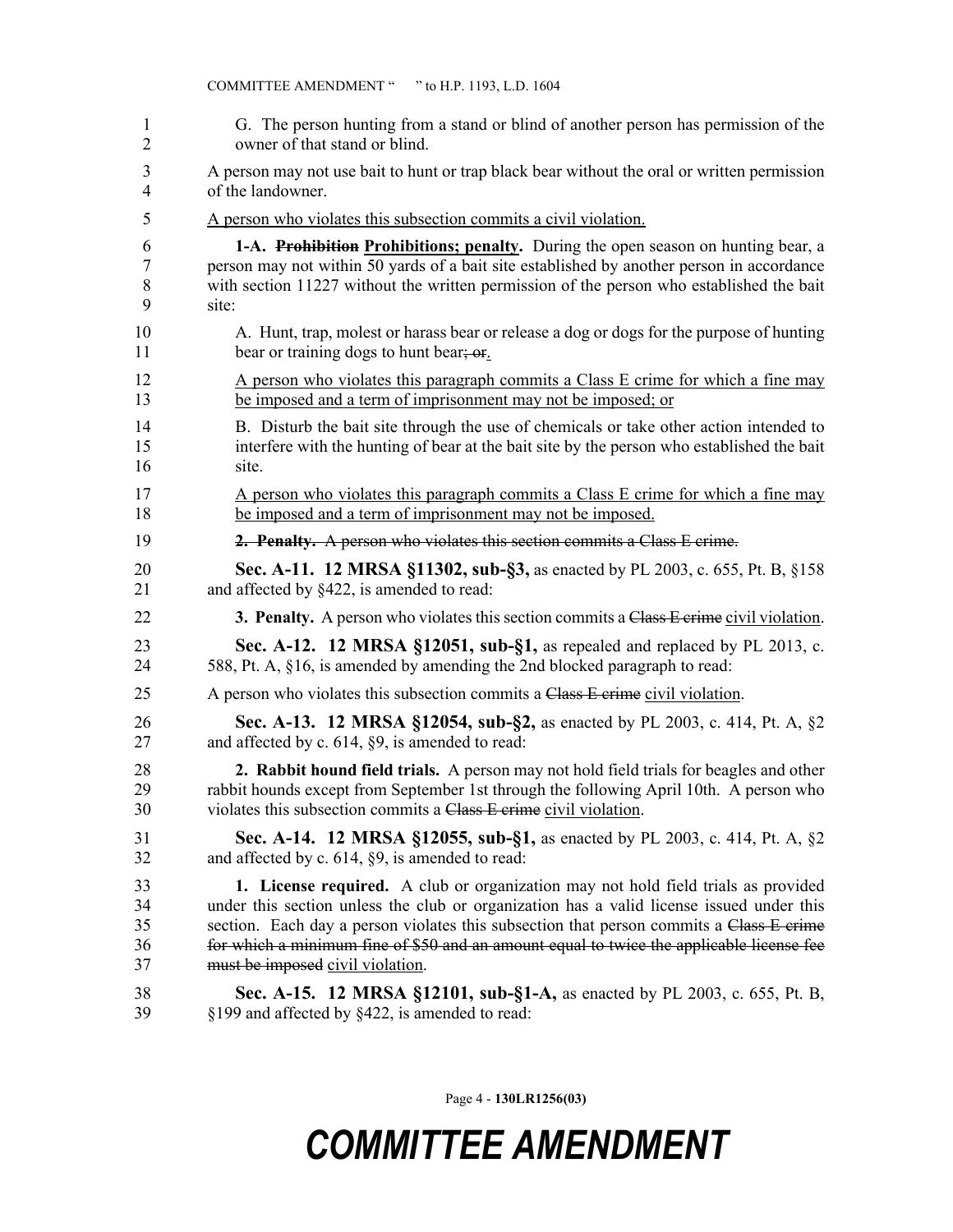| $\mathbf{1}$   | <b>1-A.</b> License required. A person may not charge others for the opportunity to hunt           |
|----------------|----------------------------------------------------------------------------------------------------|
| $\overline{2}$ | mallard ducks, pheasants, quail, Chukar partridge and Hungarian partridge in an area or            |
| 3              | establish a commercial shooting area for such purposes unless that person has a valid              |
| $\overline{4}$ | license issued under this section. Each day a person violates this subsection that person          |
| 5              | commits a Class E crime for which a minimum fine of \$50 and an amount equal to twice              |
| 6              | the applicable license fee must be imposed civil violation.                                        |
| $\overline{7}$ | A. Nothing in this subsection prohibits the operator of a commercial shooting area                 |
| $\,8\,$        | from authorizing a person to hunt other wild birds or wild animals in the commercial               |
| 9              | shooting area during the regular open season on those species, in accordance with this             |
| 10             | Part, as long as the person possesses a valid state hunting license that allows the hunting        |
| 11             | of those wild birds and wild animals.                                                              |
| 12             | Sec. A-16. 12 MRSA §12508, sub-§1, as enacted by PL 2003, c. 414, Pt. A, §2                        |
| 13             | and affected by c. 614, §9, is amended by amending the first blocked paragraph to read:            |
| 14             | Each day a person violates this subsection, that person commits a Class E crime for which          |
| 15             | a minimum fine of \$50 and an amount equal to twice the applicable license fee must be             |
| 16             | imposed civil violation.                                                                           |
| 17             | Sec. A-17. 12 MRSA §12551-A, sub-§5, ¶B, as enacted by PL 2003, c. 655, Pt.                        |
| 18             | B, $\S259$ and affected by $\S422$ , is amended by amending subparagraph (2) to read:              |
| 19             | (2) Shall present a receipted invoice, bill of lading, bill of sale or other satisfactory          |
| 20             | evidence of the lawful possession of live baitfish or smelts for retail sale to any                |
| 21             | agent of the commissioner upon request. A person who violates this subparagraph                    |
| 22             | commits a civil violation; or                                                                      |
| 23             | Sec. A-18. 12 MRSA §12551-A, sub-§5, ¶B, as enacted by PL 2003, c. 655, Pt.                        |
| 24             | B, $\S 259$ and affected by $\S 422$ , is amended by amending the first blocked paragraph to read: |
| 25             | Each Except for a violation of subparagraph (2), each day a person violates this                   |
| 26             | paragraph that person commits a elass Class E crime for which a fine may be imposed                |
| 27             | and a term of imprisonment may not be imposed.                                                     |
| 28             | Sec. A-19. 12 MRSA §12551-A, sub-§6, ¶B, as enacted by PL 2003, c. 655, Pt.                        |
| 29             | B, $\S259$ and affected by $\S422$ , is amended by amending subparagraph (1) to read:              |
| 30             | (1) When engaged in taking, or assisting in taking, live bait fish for resale from                 |
| 31             | inland waters, fail to exhibit a baitfish wholesaler's license to any agent of the                 |
| 32             | commissioner upon request. A person who violates this subparagraph commits a                       |
| 33             | civil violation;                                                                                   |
| 34             | Sec. A-20. 12 MRSA §12551-A, sub-§6, ¶B, as enacted by PL 2003, c. 655, Pt.                        |
| 35             | B, §259 and affected by §422, is amended by amending the first blocked paragraph to read:          |
| 36             | <b>Each</b> Except for a violation of subparagraph (1), each day a person violates this            |
| 37             | paragraph that person commits a class Class E crime for which a fine may be imposed                |
| 38             | and a term of imprisonment may not be imposed.                                                     |
| 39             | <b>Sec. A-21. 12 MRSA §12551-A, sub-§7, ¶B, as amended by PL 2005, c. 237, §3,</b>                 |
| 40             | is further amended by amending subparagraph (1) to read:                                           |

Page 5 - **130LR1256(03)**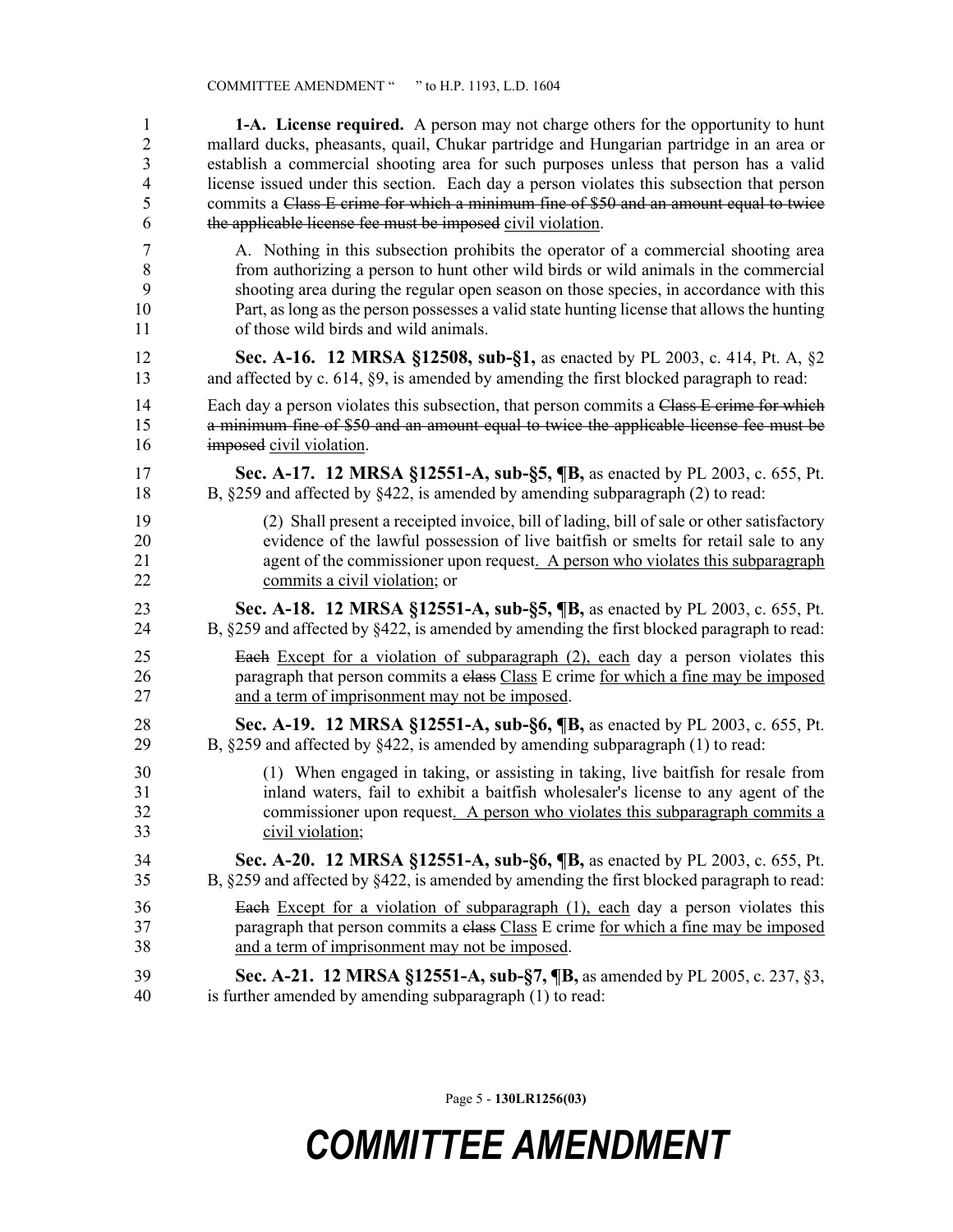| 1              | (1) When engaged in taking, or assisting in taking, live smelts for resale from                   |
|----------------|---------------------------------------------------------------------------------------------------|
| $\overline{2}$ | inland waters, fail to exhibit the license to any agent of the commissioner upon                  |
| 3              | request. A person who violates this subparagraph commits a civil violation;                       |
| 4              | Sec. A-22. 12 MRSA §12551-A, sub-§7, ¶B, as amended by PL 2005, c. 237, §3,                       |
| 5              | is further amended by amending the first blocked paragraph to read:                               |
| 6              | <b>Each</b> Except for a violation of subparagraph (1), each day a person violates this           |
| 7              | paragraph that person commits a Class E crime for which a fine may be imposed and a               |
| 8              | term of imprisonment may not be imposed.                                                          |
| 9              | <b>PART B</b>                                                                                     |
| 10             | Sec. B-1. 29-A MRSA §1603, sub-§9, as enacted by PL 1993, c. 683, Pt. A, §2                       |
| 11             | and affected by Pt. B, §5, is amended to read:                                                    |
| 12             | <b>9. Return license, certificates and plates.</b> A person whose license or registration has     |
| 13             | been suspended shall immediately return every license, registration certificate and               |
| 14             | registration plate issued to that person to the Secretary of State. A person commits a Class      |
| 15             | E crime traffic infraction if that person, after notice of suspension, fails or refuses to return |
| 16             | every license, registration certificate and registration plate.                                   |
| 17             | <b>Sec. B-2. 29-A MRSA §1859, as amended by PL 1995, c. 65, Pt. A, §104 and</b>                   |
| 18             | affected by §153 and Pt. C, §15, is further amended to read:                                      |
| 19             | §1859. Removal of vehicle                                                                         |
| 20             | Removal of a vehicle described in section 1851 or of any part or accessory from the               |
| 21             | vehicle without the written consent of the person in charge or the owner of the premises or       |
| 22             | property where the vehicle is located is a Class E crime traffic infraction. This section         |
| 23             | applies to all persons, including the owner of the vehicle.                                       |
| 24             | Sec. B-3. 29-A MRSA §2069, sub-§3, ¶B, as enacted by PL 2015, c. 159, §4, is                      |
| 25             | amended to read:                                                                                  |
| 26             | B. The issuance of a summons for a traffic infraction as described in section 351, 2104           |
| 27             | or $2412-A$ , subsection 8;                                                                       |
| 28             | Sec. B-4. 29-A MRSA §2102, sub-§1, as amended by PL 2009, c. 493, §2, is                          |
| 29             | further amended to read:                                                                          |
| 30             | 1. Display revoked, mutilated, fictitious or fraudulently altered driver's license                |
| 31             | or identification card. A person commits a Class E crime traffic infraction if that person        |
| 32             | displays a revoked, mutilated, fictitious or fraudulently altered driver's license or             |
| 33             | identification card issued or represented to be issued by this State or any other state or        |
| 34             | province.                                                                                         |
| 35             | <b>Sec. B-5. 29-A MRSA §2102, sub-§1-A, as amended by PL 2009, c. 493, §2, is</b>                 |
| 36             | further amended to read:                                                                          |
| 37             | 1-A. Possess revoked, mutilated, fictitious or fraudulently altered driver's license              |
| 38             | or identification card. A person commits a Class E crime traffic infraction if that person        |
| 39             | possesses a revoked, mutilated, fictitious or fraudulently altered driver's license or            |
| 40             | identification card issued or represented to be issued by this State or any other state or        |
| 41             | province.                                                                                         |

COMMITTEE AMENDMENT " " to H.P. 1193, L.D. 1604

Page 6 - **130LR1256(03)**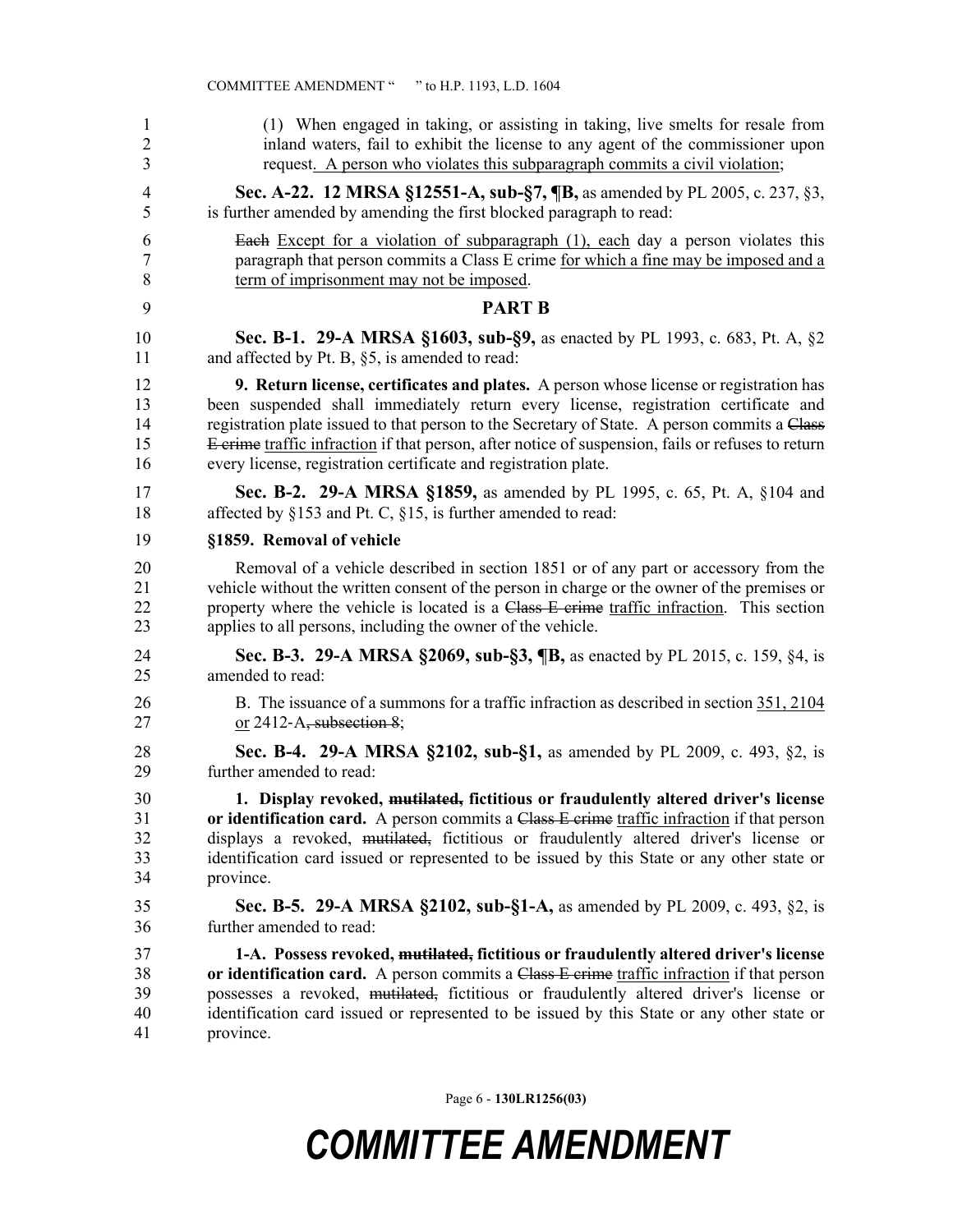1 **Sec. B-6. 29-A MRSA §2102, last ¶,** as amended by PL 2009, c. 493, §2, is further 2 amended to read: 3 Violation of subsection 1, 1-A, 1-B, 1-D or 3 is a strict liability crime as defined in 4 Title 17‑A, section 34, subsection 4‑A. 5 **Sec. B-7. 29-A MRSA §2104,** as amended by PL 2015, c. 176, §5, is further 6 amended to read: 7 **§2104. Improper plates** 8 **1. Attaching false plates.** A person commits a Class E crime traffic infraction if that 9 person attaches to a vehicle a registration plate assigned to another vehicle or not currently 10 assigned to that vehicle. 11 **1-A. Permitting attachment of false plates.** A person commits a Class E crime traffic 12 infraction if that person permits to be attached to a vehicle a registration plate assigned to 13 another vehicle or not currently assigned to that vehicle. 14 **1-B. Permitting display of false registration validation device.** A person commits 15 a Class E crime traffic infraction if that person permits to be attached or displayed on a 16 vehicle registration plate a registration validation device issued for another vehicle. 17 **2. False identification.** A person commits a Class E crime traffic infraction if that 18 person obscures identification numbers, identification letters, the state name, validation 19 sticker or mark distinguishing the type of plate attached to a vehicle. 20 **3. Manufacturing or reproduction of plates.** A person commits a Class D crime for 21 which a fine may be imposed and a term of imprisonment may not be imposed if that person 22 manufactures or reproduces registration plates without the consent of the Secretary of State. 23 Violation of this subsection is a strict liability crime as defined in Title 17-A, section 34, 24 subsection 4-A. 25 **4. Alterations to registration plates.** Except when a greater penalty is applicable, a 26 person commits a traffic infraction if that person adds or attaches to a registration plate a 27 decal, symbol, slogan, mark, letter or number not authorized by law or by the Secretary of 28 State. 29 **5. Strict liability.** Violation of subsection 1, 2 or 3 is a strict liability crime as defined 30 in Title 17‑A, section 34, subsection 4‑A. 31 **Sec. B-8. 29-A MRSA §2412-A, sub-§1-A, ¶A,** as enacted by PL 2003, c. 452, 32 Pt. Q, §85 and affected by Pt. X, §2, is amended to read: 33 A. Operates a motor vehicle on a public way or in a parking area when that person's 34 license has been suspended or revoked, and that person: 35 (1) Has received written notice of a suspension or revocation from the Secretary 36 of State or a court; 37 (2) Has been orally informed of the suspension or revocation by a law enforcement 38 officer or a court; 39 (3) Has actual knowledge of the suspension or revocation; 40 (4) Has been sent written notice in accordance with section 2482 or former Title 41 29, section 2241, subsection 4; or

Page 7 - **130LR1256(03)**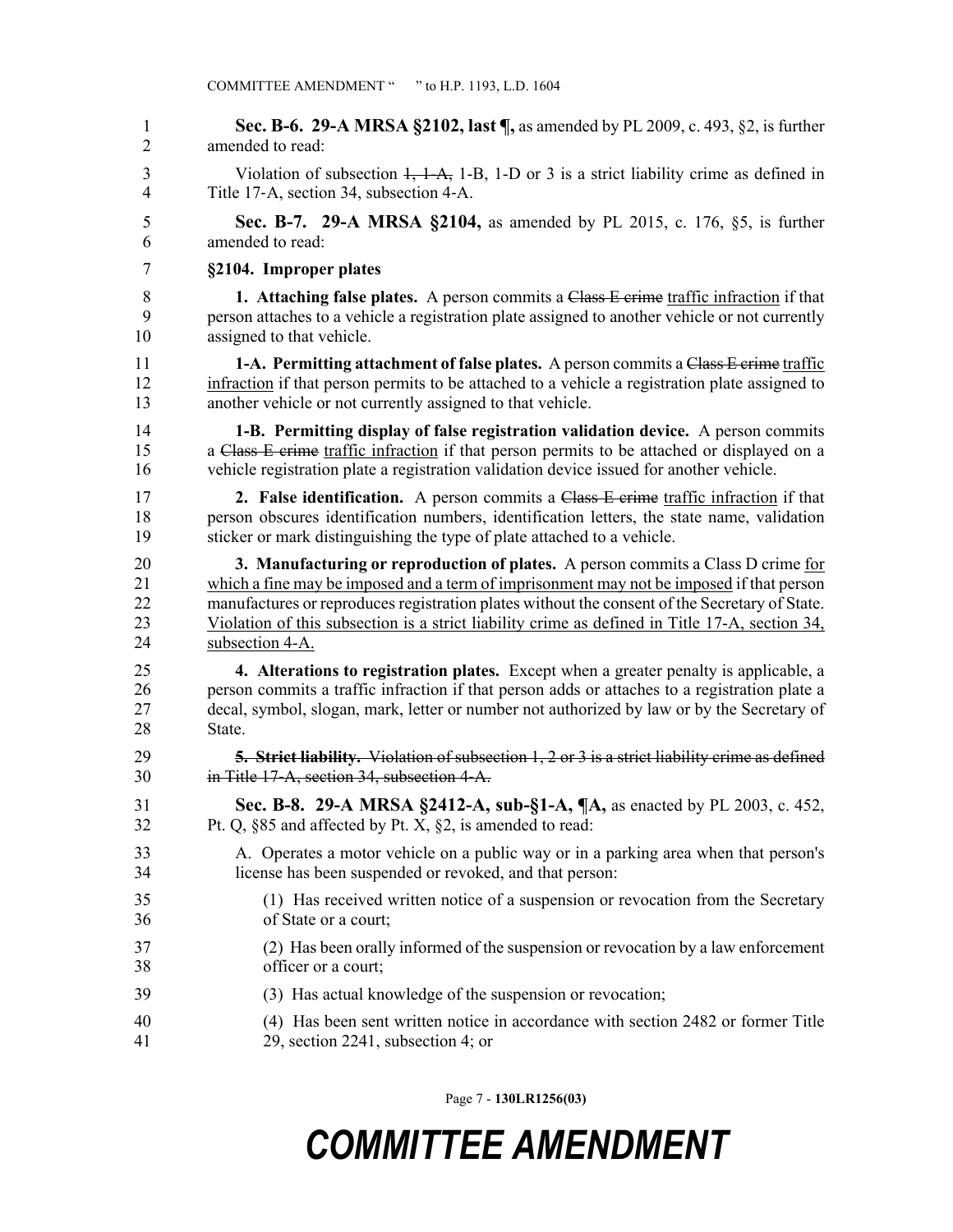|                      | COMMITTEE AMENDMENT " "to H.P. 1193, L.D. 1604                                                                                                                                                                                                                                                              |
|----------------------|-------------------------------------------------------------------------------------------------------------------------------------------------------------------------------------------------------------------------------------------------------------------------------------------------------------|
| 1<br>$\overline{2}$  | (5) Has failed to answer or to appear in court pursuant to a notice or order specified<br>in section 2605 or 2608;                                                                                                                                                                                          |
| 3                    | A violation of this paragraph is a traffic infraction;                                                                                                                                                                                                                                                      |
| 4<br>5               | <b>Sec. B-9. 29-A MRSA §2412-A, sub-§1-A, as amended by PL 2009, c. 297, §1,</b><br>is further amended by amending the first blocked paragraph to read:                                                                                                                                                     |
| 6<br>7<br>8<br>9     | Except for an offense under subsection 8 or as otherwise provided a violation of paragraph<br>A, operating while license suspended or revoked is a Class E crime, which is a strict liability<br>crime as defined in Title 17-A, section 34, subsection 4-A, and is punishable pursuant to<br>subsection 3. |
| 10<br>11             | Sec. B-10. 29-A MRSA §2412-A, sub-§8, as amended by PL 2009, c. 493, §3, is<br>repealed.                                                                                                                                                                                                                    |
| 12<br>13             | <b>Sec. B-11. 29-A MRSA §2417, as enacted by PL 1993, c. 683, Pt. A, §2 and</b><br>affected by Pt. B, §5, is amended to read:                                                                                                                                                                               |
| 14                   | §2417. Suspended registration                                                                                                                                                                                                                                                                               |
| 15<br>16             | A person commits a Class E offense traffic infraction if that person operates or permits<br>another to operate a vehicle when the registration of that vehicle is suspended or revoked.                                                                                                                     |
| 17                   | <b>PART C</b>                                                                                                                                                                                                                                                                                               |
| 18<br>19             | Sec. C-1. 17-A MRSA §4-B, sub-§4, as enacted by PL 1985, c. 282, §3, is<br>amended to read:                                                                                                                                                                                                                 |
| 20<br>21             | Evidence obtained pursuant to an unlawful search and seizure shall is not be<br>4.<br>admissible in a civil violation proceeding arising under Title 22, section 2383.                                                                                                                                      |
| 22                   | Sec. C-2. 17-A MRSA §4-B, sub-§5 is enacted to read:                                                                                                                                                                                                                                                        |
| 23<br>24<br>25<br>26 | <b>5.</b> A law enforcement officer who has probable cause to believe that a violation of law<br>has taken place or is taking place may make application for a search warrant in accordance<br>with the applicable Maine Rules of Civil Procedure or Maine Rules of Unified Criminal<br>Procedure.          |
| 27                   | <b>PART D</b>                                                                                                                                                                                                                                                                                               |
| 28<br>29             | Sec. D-1. Appropriations and allocations. The following appropriations and<br>allocations are made.                                                                                                                                                                                                         |
| 30                   | <b>JUDICIAL DEPARTMENT</b>                                                                                                                                                                                                                                                                                  |
| 31                   | <b>Courts - Supreme, Superior and District 0063</b>                                                                                                                                                                                                                                                         |
| 32<br>33             | Initiative: Provides one-time funding for programming changes to 2 existing case<br>management systems.                                                                                                                                                                                                     |
| 34                   | <b>GENERAL FUND</b><br>2021-22<br>2022-23                                                                                                                                                                                                                                                                   |
| 35<br>36             | All Other<br>\$3,500<br>\$0                                                                                                                                                                                                                                                                                 |
| 37                   | \$0<br>\$3,500<br><b>GENERAL FUND TOTAL</b>                                                                                                                                                                                                                                                                 |
| 38                   | <b>PARTE</b>                                                                                                                                                                                                                                                                                                |
| 39                   | Sec. E-1. Effective date. Parts A, B and C of this Act take effect January 1, 2023.                                                                                                                                                                                                                         |

Page 8 - **130LR1256(03)**